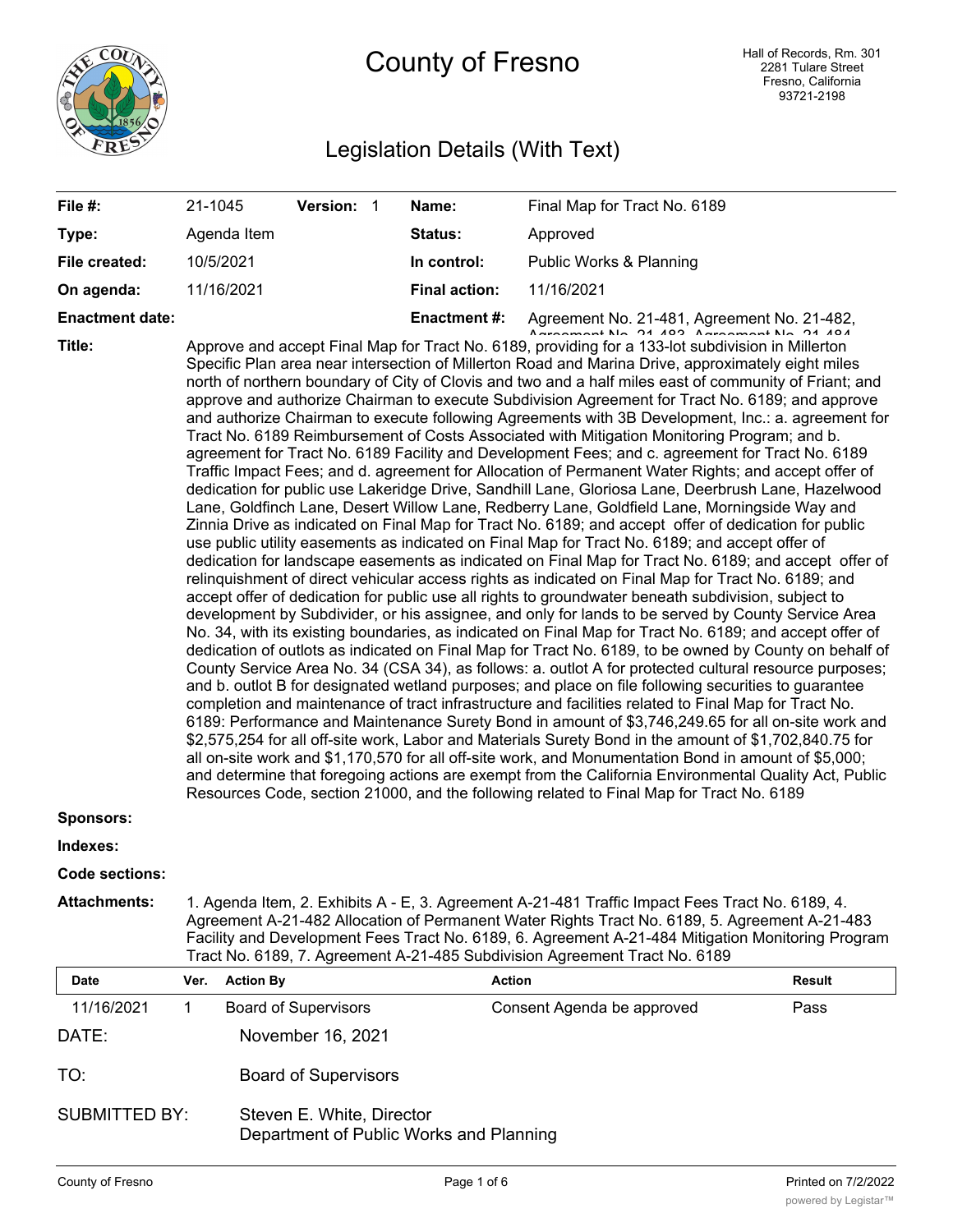SUBJECT: Final Map for Tract No. 6189 (Subdivider: 3B Development, Inc.)

# RECOMMENDED ACTION(S):

- **1. Approve and accept the Final Map for Tract No. 6189, providing for a 133-lot subdivision in the Millerton Specific Plan area near the intersection of Millerton Road and Marina Drive, approximately eight miles north of the northern boundary of the City of Clovis and two and a half miles east of the community of Friant;**
- **2. Approve and authorize Chairman to execute the Subdivision Agreement for Tract No. 6189;**
- **3. Approve and authorize Chairman to execute the following Agreements with 3B Development, Inc.:**
	- **a. Agreement for Tract No. 6189 Reimbursement of Costs Associated with Mitigation Monitoring Program;**
	- **b. Agreement for Tract No. 6189 Facility and Development Fees;**
	- **c. Agreement for Tract No. 6189 Traffic Impact Fees;**
	- **d. Agreement for Allocation of Permanent Water Rights;**
- **4. Accept the offer of dedication for public use Lakeridge Drive, Sandhill Lane, Gloriosa Lane, Deerbrush Lane, Hazelwood Lane, Goldfinch Lane, Desert Willow Lane, Redberry Lane, Goldfield Lane, Morningside Way and Zinnia Drive as indicated on the Final Map for Tract No. 6189;**
- **5. Accept the offer of dedication for public use the public utility easements as indicated on the Final Map for Tract No. 6189;**
- **6. Accept the offer of dedication for landscape easements as indicated on the Final Map for Tract No. 6189;**
- **7. Accept the offer of the relinquishment of direct vehicular access rights as indicated on the Final Map for Tract No. 6189;**
- **8. Accept the offer of dedication for public use all rights to groundwater beneath the subdivision, subject to development by the Subdivider, or his assignee, and only for lands to be served by County Service Area No. 34, with its existing boundaries, as indicated on the Final Map for Tract No. 6189;**
- **9. Accept the offer of dedication of outlots as indicated on the Final Map for Tract No. 6189, to be owned by the County on behalf of County Service Area No. 34 (CSA 34), as follows:**
	- **a. Outlot A for protected cultural resource purposes.**
	- **b. Outlot B for designated wetland purposes.**
- **10. Place on file the following securities to guarantee completion and maintenance of the tract infrastructure and facilities related to the Final Map for Tract No. 6189: Performance and Maintenance Surety Bond in the amount of \$3,746,249.65 for all on-site work and \$2,575,254 for all off-site work, Labor and Materials Surety Bond in the amount of \$1,702,840.75 for all on-site work and \$1,170,570 for all off-site work, and Monumentation Bond in the amount of \$5,000;**
- **11. Determine that the foregoing actions are exempt from the California Environmental Quality Act, Public Resources Code, section 21000, and the following related to the Final Map for Tract No. 6189.**

Tract No. 6189 is the second phase of Vesting Tentative Tract No. 4968 and represents the third Final Map in the Millerton Specific Plan area that if recorded, will result in a133-lot subdivision in the R-1-C (c) (Single-Family Residential Conditional, 9,000 square-foot minimum parcel size, R-1(c) (Single Family Residential Conditional, 6,000 square-foot minimum parcel size) and the R-2 (c) (Low Density Multiple Family Residential, 6,600 square-foot minimum parcel size) located on the south side of Millerton Road between Brighton Crest Subdivision and Friant-Kern Canal shown on Exhibit A.

Adoption of the recommended actions will provide for the fulfillment of the tract requirements and allow for recordation of the Final Map and construction of the tract infrastructure and facilities (improvements). All application fees per the County Master Schedule of Fees have been paid. Conditions of approval have been met or have been addressed by separate agreement, and requested documents were provided. The Subdivider has posted security in the form of a Performance and Maintenance Surety Bond to guarantee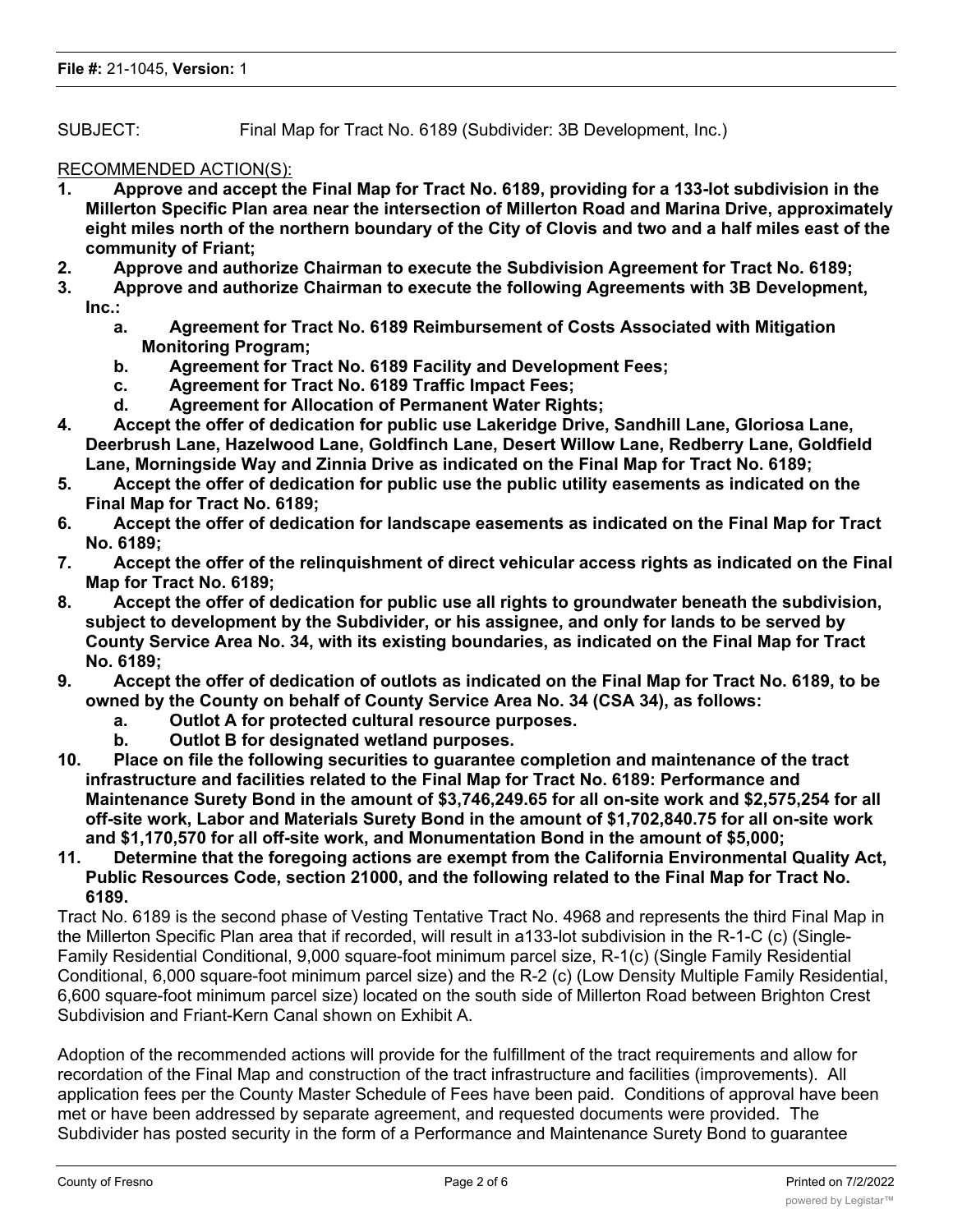completion of the improvements, a Labor and Materials Bond to guarantee payment to all contractors and material suppliers, and a Monumentation Bond to ensure the placement of all required survey monuments (Fresno County Ordinance Code, Section 17.56.040).

The recommended actions were all required either directly as or through the fulfillment of the conditions of approval associated with Vesting Tentative Tract Map No. 4968, Classified Conditional Use Permit No. 2956, Site Plan Review No. 7082 or Mitigation Measures adopted and/or approved through the associated Initial Study. This item pertains to a location in District 5.

#### ALTERNATIVE ACTION(S):

The recommended actions were all required either directly as or through the fulfillment of the Conditions of Approval associated with the Vesting Tentative Tract Map No. 4968, Classified Conditional Use Permit No. 2956, Site Plan Review No. 7082 or Mitigation Measures adopted and/or approved through the associated Initial Study. Tract No. 6189 is phase two of Vesting Tentative Tract No. 4968. Your Board may deny any or all of the recommended actions identified above. Denial will require your Board to identify the action or actions being denied and to direct staff accordingly.

#### FISCAL IMPACT:

There is no Net County Cost associated with the recommended actions. The Subdivider has paid a Final Map Fee as required by the County Master Schedule of Fees.

Creation of lots and development thereon will increase the assessed value of the property, thereby generating additional revenue to the County through property taxes. However, public facilities and services will be impacted by the project and the additional costs associated with these activities may offset the potential additional revenue. To reduce some of these costs, the County has annexed the Subdivider's land into a Mello-Roos District for the financing of enhanced police protection services by the Fresno County Sheriff-Coroner's Office. The Subdivider has also executed an agreement and covenant with the Fresno County Fire Protection District for the establishment of a Fire Station Fee to be paid with each Building Permit that is issued and for the levying of an annual benefit assessment for enhanced fire protection services.

#### DISCUSSION:

On December 14, 2000, the Planning Commission approved Initial Study Application No. 4665, Classified Conditional Use Permit Application No. 2956, Site Plan Review Application No. 7082, and Vesting Tentative Tract Map Application No. 4968, a subdivision of a 146-acre parcel on the south side of Millerton Road between Friant and Auberry Roads as shown on Exhibit A. The Vesting Tentative Tract Map included 308 lots in the R-1 (c) (Single Family Residential Conditional, 6,000 square-foot minimum parcel size), R-2 (c) (Low Density Multiple Family Residential, 6,600 square-foot minimum parcel size) and the R-1-C (c) (Single Family Residential Conditional, 9,000 square-foot minimum parcel size), Zone Districts. The Final Map for Tract No. 6189 is phase two of the Vesting Tentative Tract Map and includes 133 lots.

Tract No. 6189 includes the development of approximately 1.5 miles of public roads. The tract also includes the development of outlots for preserving wetland areas and cultural resources where needed. Once the Subdivider has completed the improvements associated with the aforementioned, the public roads and outlots will be accepted into CSA 34 Zone "G". Maintenance of these improvements will be provided through CSA 34 Zone "G".

#### **SUBDIVISION AGREEMENT:**

Fresno County Ordinance Code section 17.48.400, subd. (A) requires the Subdivider to enter into an agreement with the County when the Subdivider has not completed all tract improvements by the recordation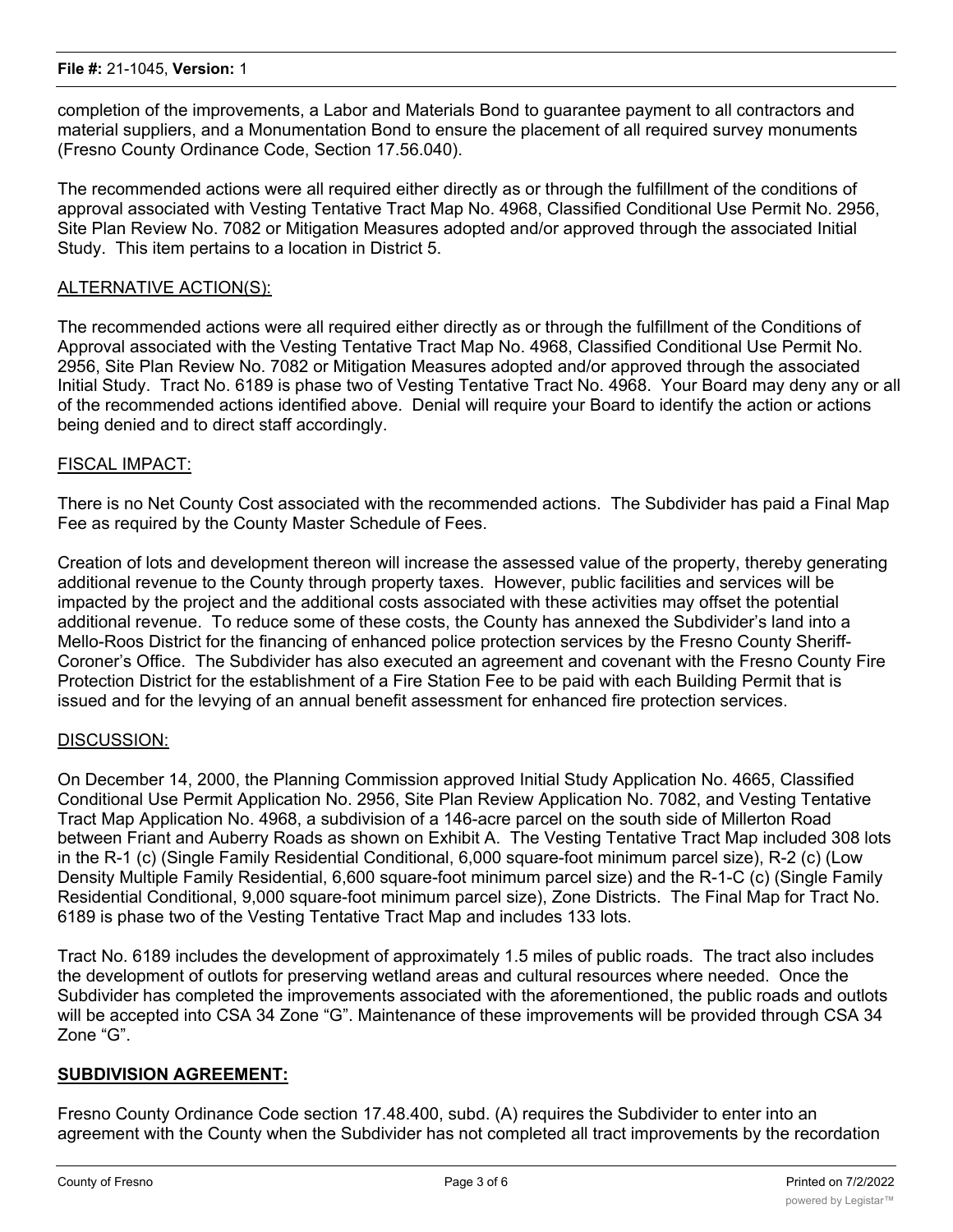of the Final Map. With respect to this tract, the Subdivider has constructed only a portion of the subdivision improvements at the time of the preparation of this agenda item and is requesting to enter into a Subdivision Agreement with the County to allow for the completion of the improvements after the Final Map records.

The Subdivision Agreement provides a schedule for the construction of the improvements identified on the improvement plans approved by and on file with the Department of Public Works and Planning on January 24, 2020 (On-Site), and November 13, 2020 (Off-Site) with a final completion date being December 31, 2023. During that time, the Subdivider will be required to provide a surety bond as security for the faithful performance of the work. Upon the Subdivider's completion and your Board's acceptance of the improvements, the Subdivider will be required to provide maintenance of the public roads constructed with Tract Map No. 6189 for a period of two years. In addition, the Subdivider will be required to provide maintenance for the electrical and mechanical equipment associated with the water and sewer infrastructure for a period of one year after acceptance of the work by your Board. After completion of the required maintenance periods, the surety bonds provided for said maintenance can be released through future Board action.

# **MITIGATION MONITORING AGREEMENT:**

The Agreement for Reimbursement of Costs Associated with Mitigation Monitoring Program, recommended for approval, places money in an account to be used for county staff costs associated with mitigation monitoring. The agreement provides that the Subdivider account for all county costs, with any remaining money left in the account trust fund be reimbursed to the Subdivider at the conclusion of the services.

# **TRAFFIC FEE AGREEMENT:**

To offset the development's incremental impact on area-wide roads, the Subdivider is proposing to enter into an agreement to pay fees in an amount equal to its pro rata share of costs for the mitigation of traffic impacts associated with Tract No. 6189, as required by the tract's mitigation measures. Your Board approved the amount of the Traffic Impact Fee on July 9, 2019, based on a Traffic Impact Analysis dated March 2019. The fees will be placed into accounts to help finance the cost of future road improvements including the signalization of various intersections and road widening along Friant, Millerton, and Auberry Roads. These fees include a 3% administration fee to account for county administrative costs.

# **FACILITY AND DEVELOPMENT FEE AGREEMENT:**

The Facility and Development Fees Agreement, recommended for approval, provides that the Subdivider pay fees in an amount equal to its pro rata share of costs for construction of improvements specific to the Millerton New Town area. Your Board approved the amount of the Facility and Development Fee on February 25, 2020. The fees will be placed in accounts administered by the County and may be used for reimbursement to future subdividers that construct more than their pro rata share of certain improvements for full build-out of the Millerton New Town area. This agreement and fee structure are included as required by the Millerton New Town Infrastructure Plan and Implementation Procedures and includes a 3% administration fee to account for county administrative costs.

#### **WATER RIGHTS AGREEMENT**

Water supply to Tract No. 6189 will be provided by CSA 34 from surface water from Millerton Lake through the Allocation of Permanent Water Rights Agreement recommended for approval.

The Allocation of Permanent Water Rights Agreement provides for payment to the County for the Subdivider's pro rata share of reimbursing the County's capital investment in the construction of the Cross Valley Canal. With the execution of this agreement, a permanent allocation will be made to Tract No. 6189 from the County's Cross Valley Canal exchange water out of Millerton Lake.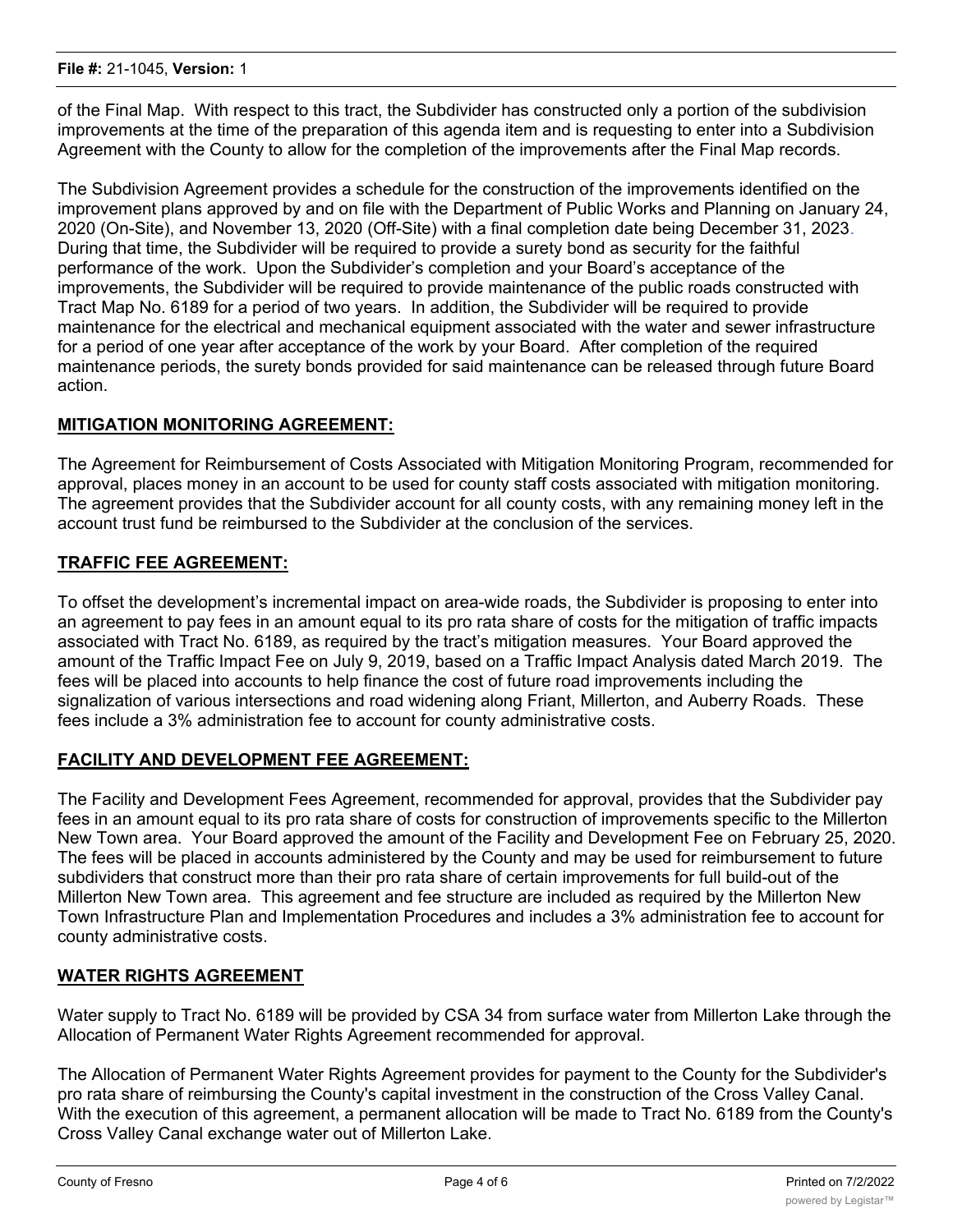# **EASEMENTS:**

The majority of the aforementioned improvements identified on the plans approved by the Department will be constructed within easements being dedicated to the County for public uses as indicated on the Final Map. These easements are necessary for the construction of public roads and the placement of public utilities. In addition to the easements being offered for dedication, outlot parcels are being dedicated for uses as specified on the Final Map. These uses include wetlands preservation and cultural preserves. Maintenance of these easements and outlots will be provided and paid for through CSA 34 Zone "G".

Also being offered for dedication is the relinquishment of direct vehicular rights to lots fronting upon Lakeridge Drive. The relinquishment is required as a condition of approval of Vesting Tentative Tract Map Application No. 4968 for the purposes of limiting direct access to the higher traffic volume roads serving the development.

The offer of dedication of all rights to groundwater beneath the subdivision, subject to development by the Subdivider, or his assignee, and only for lands to be served by CSA 34 within its existing boundary is being done to fulfill a condition of approval of Vesting Tentative Tract Map No. 4968.

#### **CEQA DETERMINATION:**

Recommended Actions 1 to 11 are encompassed within the previously-certified Environmental Impact Report No. 84051409 that was prepared for the Millerton Specific Plan. Under section 15162, subd. (a) of the CEQA Guidelines, no further environmental review is necessary for approval of the Recommended Actions.

Furthermore, Initial Study No. 4665, which was prepared and adopted for Tentative Tract Map No. 4968, did not identify any significant effects or any new information that previously identified effects are more significant. As stated above, Tentative Tract Map No. 4968 encompassed the area included in Tract No. 6189, which is the second phase of Tentative Tract Map No. 4968. Accordingly, circumstances do not exist that would necessitate a subsequent Environmental Impact Report section 15162 of the CEQA Guidelines.

With your Board's approval, the Conditions of Approval associated with the Vesting Tentative Tract Map No. 4968, Classified Conditional Use Permit No. 2956, Site Plan Review No. 7082 or Mitigation Measures adopted and/or approved through the associated Initial Study No. 4665, will be fulfilled.

#### REFERENCE MATERIAL:

BAI # 51, February 25, 2020 BAI # 62, July 9, 2019 BAI # 26, June 18, 2019 BAI # 17, May 1, 2018 BAI # 20, December 19, 2000

# ATTACHMENTS INCLUDED AND/OR ON FILE:

Exhibit A Location Map Exhibit B Performance and Maintenance Bond Exhibit C Labor and Materials Bond Exhibit D Monumentation Bond Exhibit E Final Map On file with Clerk - Subdivision Agreement On file with Clerk - MMRP Agreement On file with Clerk - Traffic Impact Fee Agreement On file with Clerk - Facility and Development Agreement